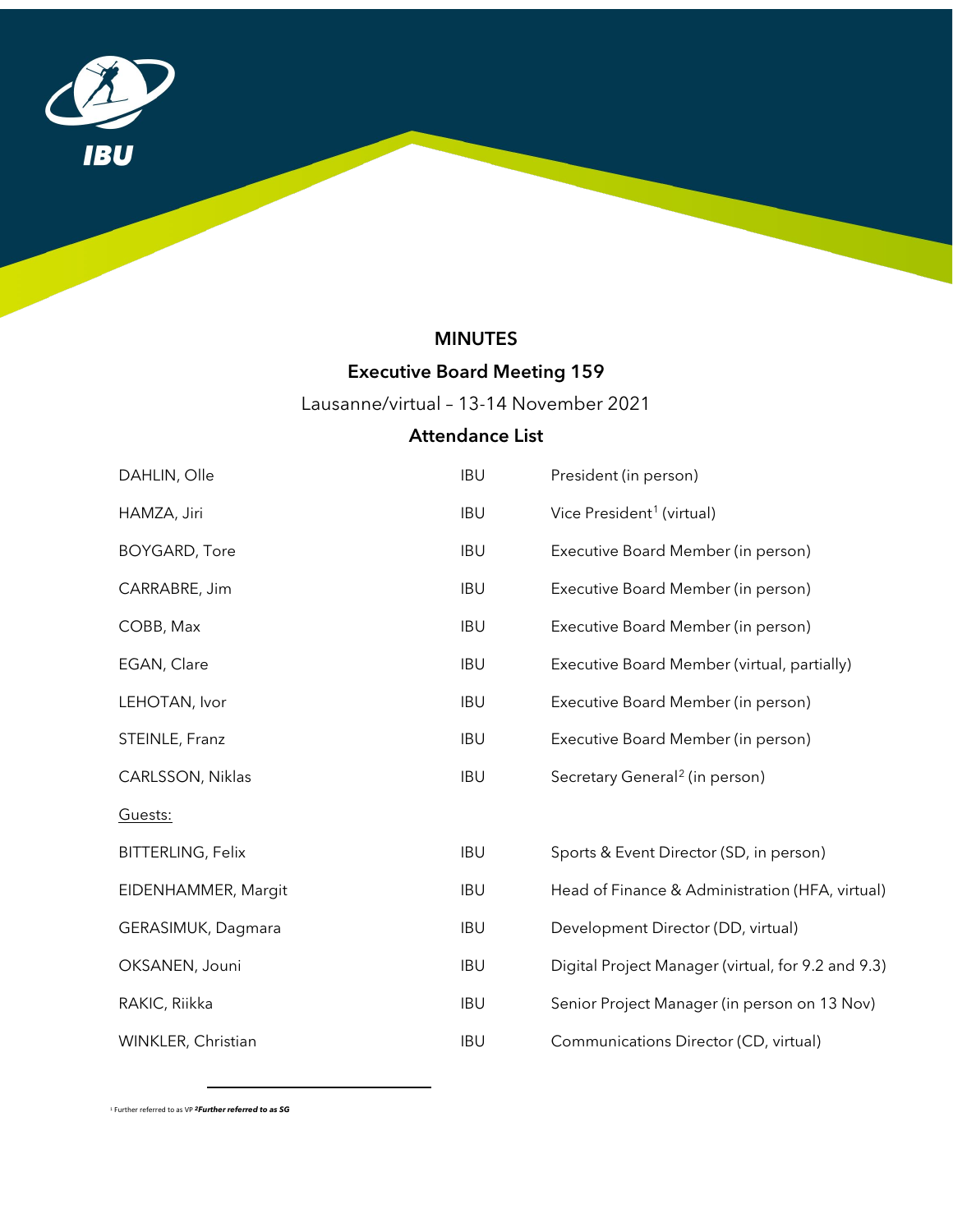

### AGENDA

IBU Executive Board Meeting 159

2021-11-12-14 Lausanne/SUI

- 1. President's welcome
- 2. Approval of agenda items + pot. conflict of interest announcement
- 3. Circular decisions between EB Meetings
- 4. Confirmation of EB minutes 158
- 5. Reports, General
	- I. President
	- II. Other EB-members
	- III. Secretary General
	- IV. IR Report
- 6. Reports, Overall and Strategy
	- I. Report: Target 26 detailed situation report (N. Carlsson)
		- I. Discussion: 4.3 Stakeholders: Increase the involvement of stakeholders in IBU decision-making (N. Carlsson/F. Steinle)
	- II. Report: WG Constitution situation report + Governance situation report (N.Carlsson/F.Steinle/O.Dahlin)
	- III. Report/Decisions: "Work in progress" of Policies, Guidelines and Instructions (N.Carlsson)
		- I. For approval: Procurement Instructions (N. Carlsson)
		- II.Decision: Safeguarding (N. Carlsson)
	- IV. Report: Criteria Follow-up RBU (F. Steinle)
	- V. Report: Biathlon Integrity Unit (BIU) (F. Steinle)
		- I. Decision: Integrity Code (N. Carlsson)
	- VI. Report: Para Biathlon (N. Carlsson)
	- VII. Decision: Center for Sport Human Rights (C. Winkler)
	- VIII.Membership questions (N. Carlsson)
		- I. Decision: North Makedonia (N. Carlsson)
		- II.Decision: Lebanon (N. Carlsson)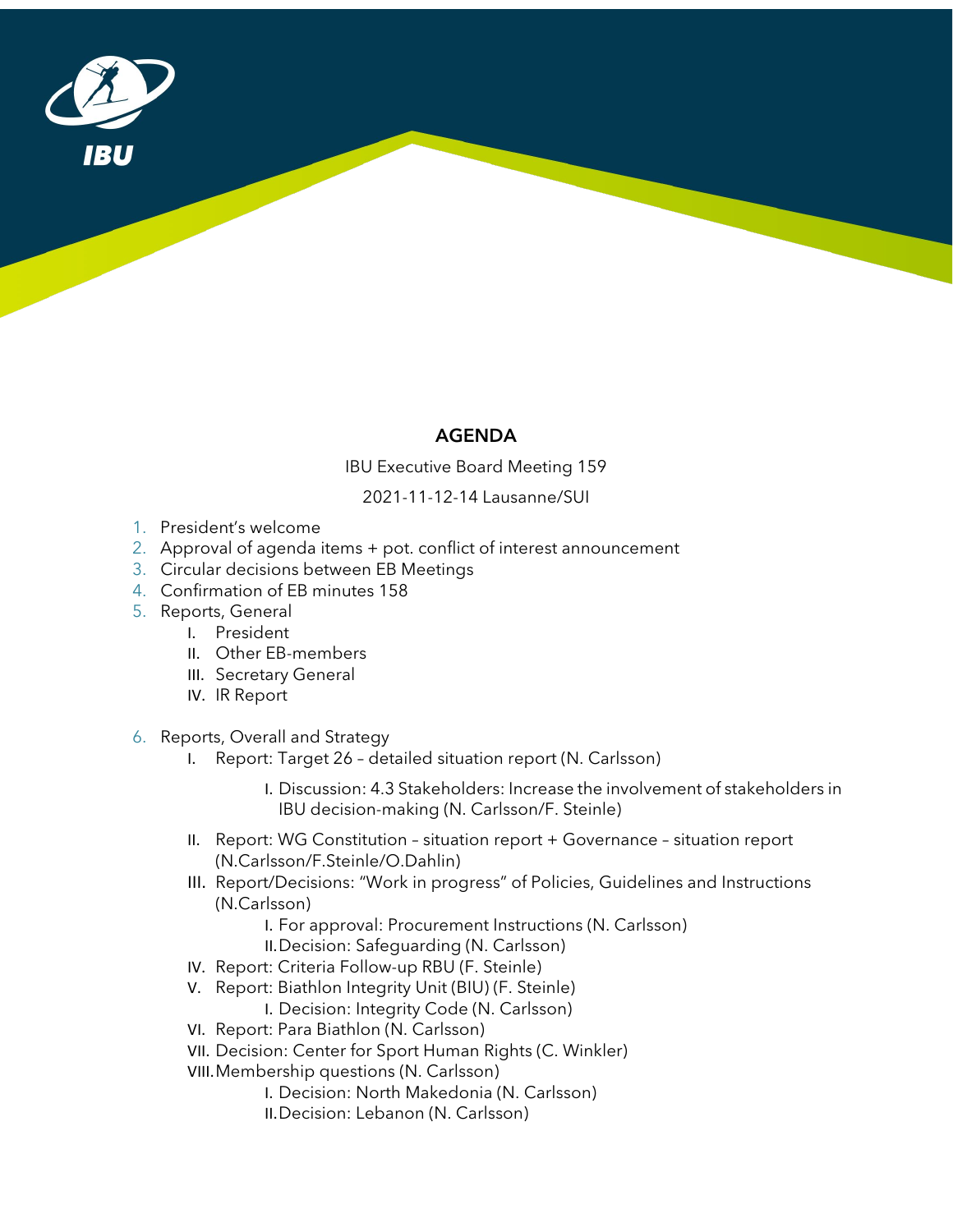

III. Report: Chinese Biathlon and cooperation IBU (N. Carlsson/D. Gerasimuk)

#### 7. Sports & Event

- I. Report: Update "Sport and Events" (F. Bitterling)
- II. Issues/Proposals from Technical Committee (F. Bitterling)
- III. Decision: Event Application Process 2022 (F. Bitterling)
- IV. Report: WG Fluor (M. Cobb)
- V. Report: WG Lead (F. Bitterling)
- VI. Report: OWG 2026 (F. Bitterling)
- VII. OWG 2022 Update/Inspection (F. Bitterling)
	- $\checkmark$  Info about Inspection/Preparation Status
		- $\checkmark$  Jury of Appeal Compilation (Change)

VIII.EB Representatives Season 2021/22 (Change) (F. Bitterling)

- 8. Development
	- I. Report: Update "Development" (D. Gerasimuk)
	- II. Decision: Regional Events (D. Gerasimuk)
	- III. Decision: Development Support (D. Gerasimuk)
	- IV. Decision: Research Grants (D. Gerasimuk)
- 9. Communication
	- I. Report: Update "Communication" (C. Winkler)
	- II. Report: Digital Ecosystem, project up-date (C. Winkler)
	- III. Decision: Digital Ecosystem Development Phase 21-22 (C. Winkler)
- 10. Finance and Administration
	- I. Report: Update "Finance and Administration" (M. Eidenhammer)
	- II. Report: Budget follow-up/Forecast 2 2021/22 (M. Eidenhammer)
	- III. Discussion: Budget frames 2022/23, IOC Income (N. Carlsson)
	- IV. Decision: Insurance Coverage (M. Eidenhammer)
- 11. Miscellaneous
- 12. Meetings
	- I. EB meetings
		- I. EB 160 part I, February 2022, Beijing/CHN
		- II. EB 160 part II, March 16-17, Oslo/NOR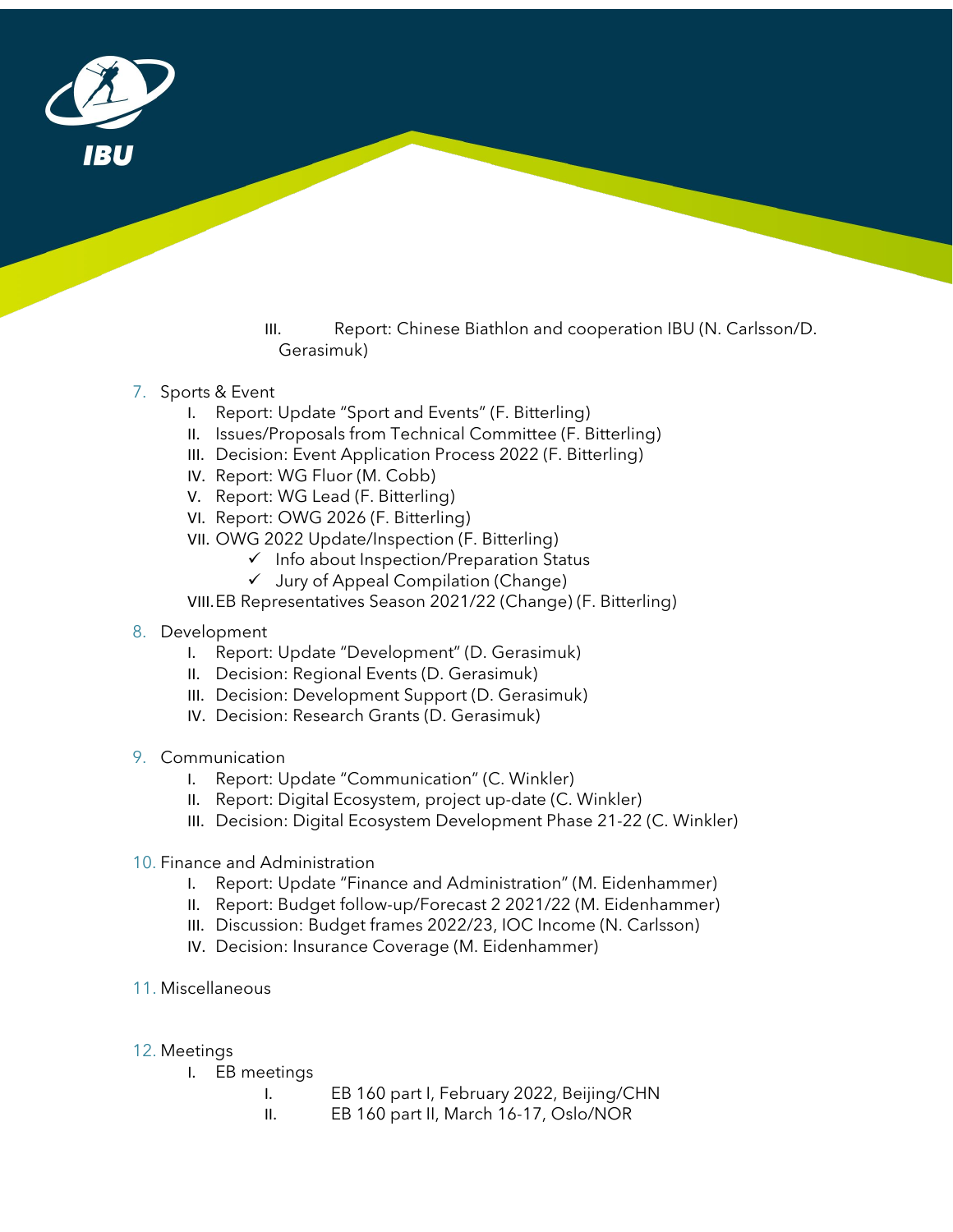

- III. EB 161 June, Salzburg/AUT
- II. Other IBU meetings I.
- III. Other meetings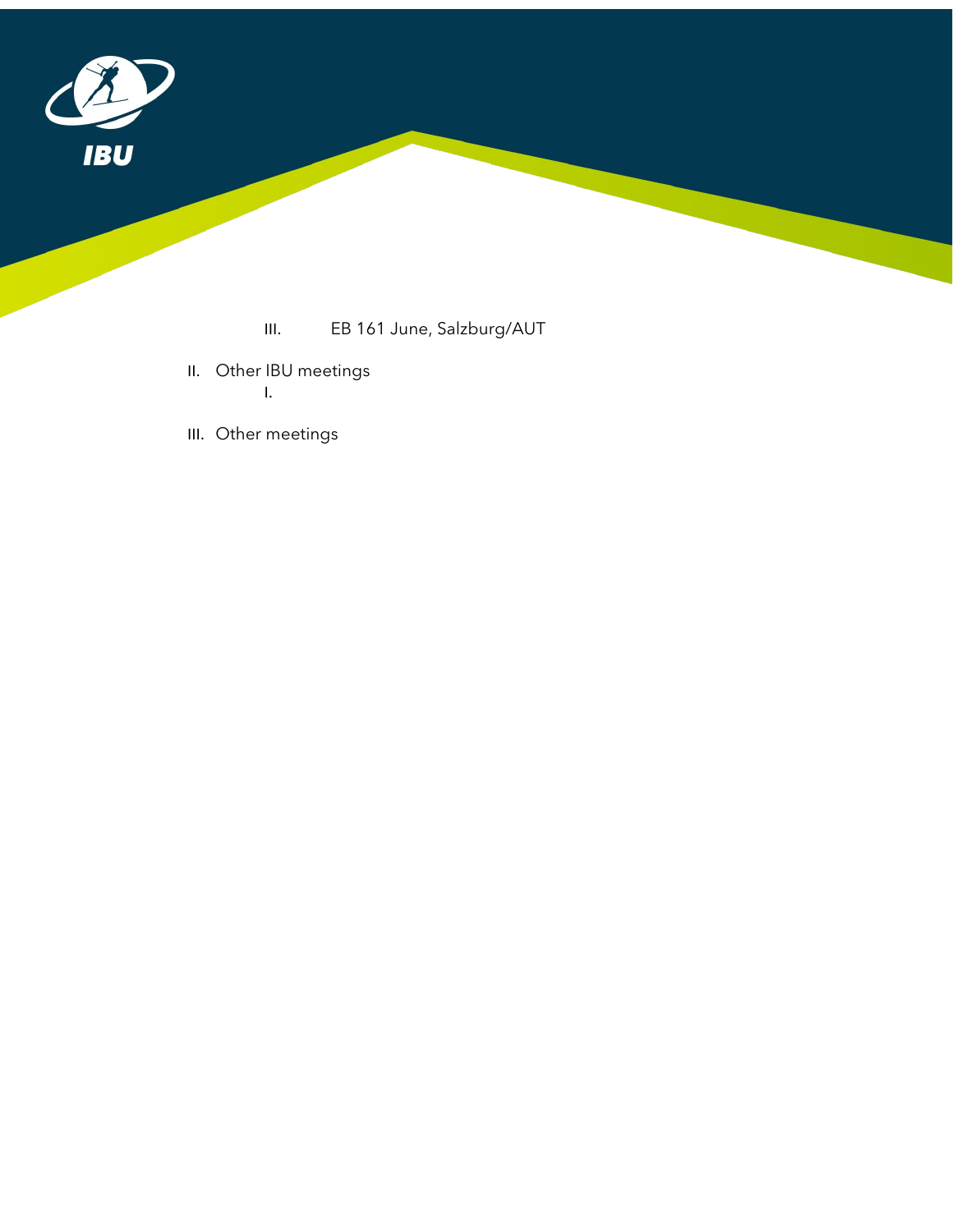

### MINUTES

1. President's welcome

The President welcomed the Executive Board members to the meeting in Lausanne, except for the Vice President and Clare Egan who will participate virtually. He noted the resignation of Klaus Leistner, Treasurer, from the Executive Board after 15 years of service to the IBU, as already communicated on 25 October 2021.

2. Approval of agenda items + pot. conflict of interest announcement

The agenda was approved as distributed. There were no conflicts of interest announced.

3. Circular decisions between EB Meetings

The EB took the exceptional circular decision to relocate the IBU Cup event in January 2022 from Duszniki Zdroj in Poland to Osrblie in Slovakia.

The EB further stated that it does not wish to see similar last minute relocation requests in the future and that such requests will have consequences for future calendar planning.

4. Confirmation of EB minutes 158

The minutes of the EB meeting 158 were confirmed by email and then posted on the IBU website on  $1<sup>st</sup>$  October 2021. In the future, this agenda point will no longer be included since the minutes are confirmed via circular decision.

- 5. Reports, General
	- I. President

The President referred to his written report. He especially highlighted a recent meeting with the IBU's new auditor, who are now initiated and well onboard.

He further noted that he attended the Farewell Dinners for the outgoing presidents Rene Fasel (IIHF) and Sepp Fendt (FIL) earlier in the autumn. He also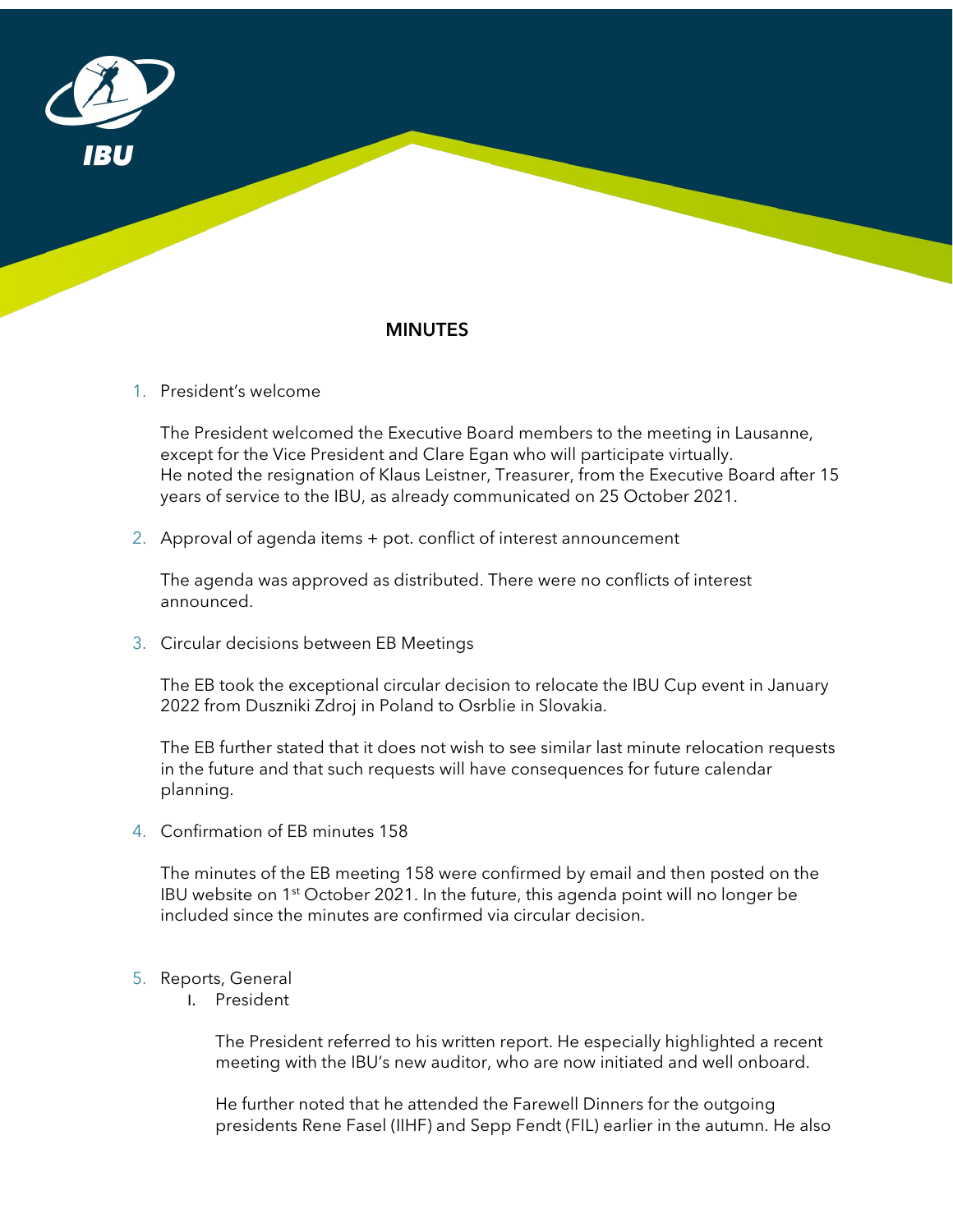

highlighted the recent 100 days to go until Beijing 2022 celebrations which received great global attention.

The President also reported on his participation in the recent ANOC General Assembly attended by 148 NOCs in person, including Afghanistan as well as 58 NOCs taking part virtually, and concluded this meeting being a great opportunity to interact with several other IFs and NOC leadership.

The President further mentioned the final coordination commission for Beijing 2022 which took place during the week of 1 November and included various meetings with the OCOG, IOC, other winter IFs and several working groups. Significant emphasis was placed on the health and safety measures against COVID-19 in force at the 2022 Games. As opposed to the bubble concept at Tokyo 2020, Beijing 2022 will work with the so-called Closed Loop concept where event volunteers will permanently live in their assigned Closed Loop for the duration of the event.

The AIOWF 2021 General Assembly was held during the week of 8 November under the coordination of the IBSF President Ivo Ferriani and Secretary General Heike Grösswang. The group of seven winter federations have established a fruitful cooperation and regular communication processes in positive, transparent spirit. This AIOWF meeting included the recently elected President and acting Secretary General (CFO) of the IIHF for the first time.

Notable topics on the AIOWF GA agenda included the IOC event cancellation insurance, future Games quotas and programme, Games gender balance, IOC funding to the winter IFs and the various types of funding available from Olympic Solidarity. The organisers of the Milano-Cortina 2026 Games also provided an update on their current work which is heavily focused on confirming the required accommodation capacity.

The International Ski Mountaineering Federation that are on the programme of the Olympic Winter Games 2026 will join the future meetings of AIOWF when common topics are discussed but will not join the AIOWF as an official member. The next AIOWF GA will be held in autumn 2022.

The President also noted the General Assembly of GAISF that was held on 12 November and saw the election of the President of AIOWF and IBSF Ivo Ferriani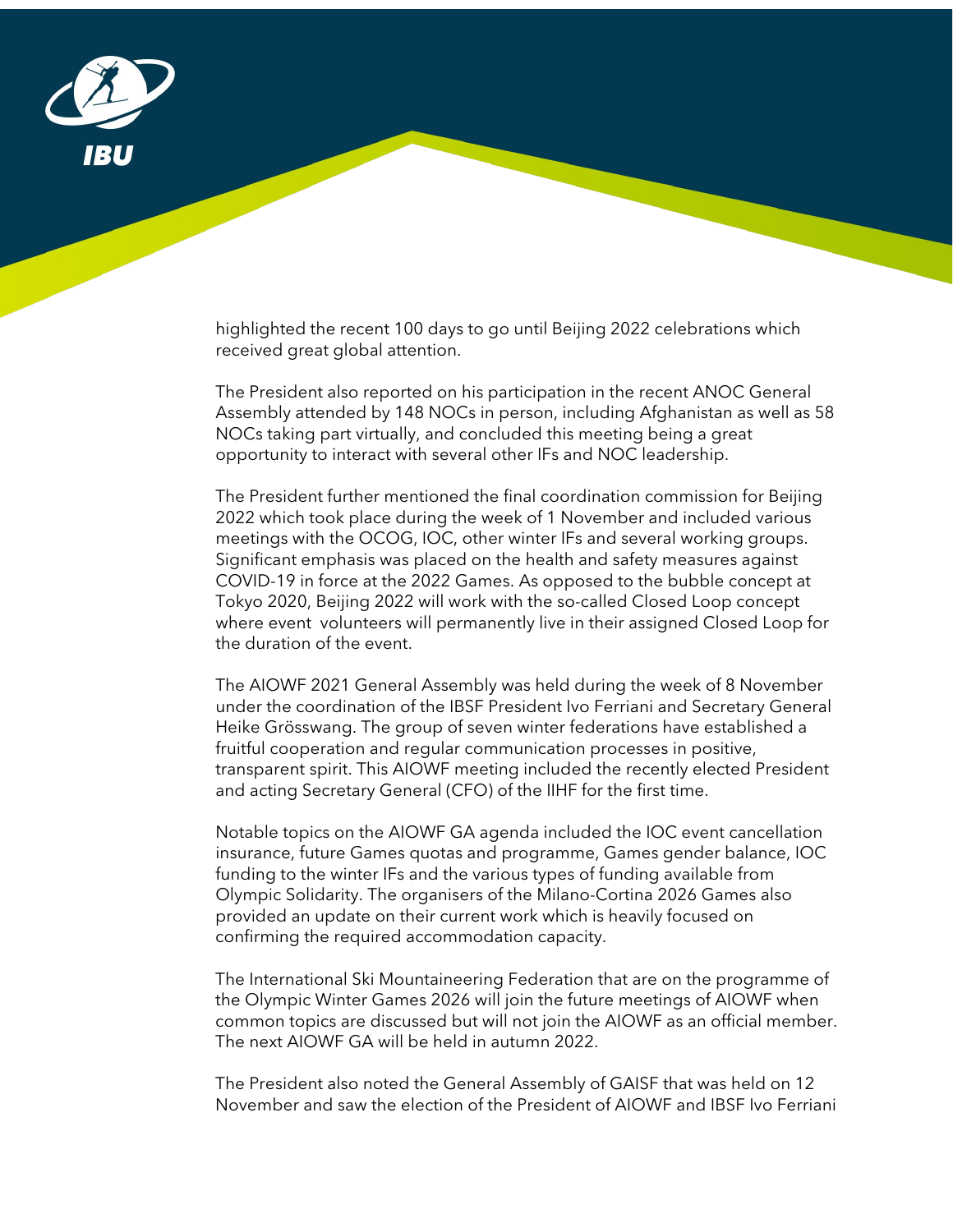

as its President for the duration of two years following a rotation principle for GAISF presidency.

II. Other EB members

Ivor Lehotan noted the IBU's participation through himself, Sports and Event Director Felix Bitterling and Communication Director Christian Winkler at the recent Forum Nordicum meeting in Bodenmais where the IBU explained its planned COVID-19 measures and invited to the media back to the events after the pandemic, among other updates.

III. Secretary General

SG referred to his written report and highlighted especially the new IBU staff who have joined in recent weeks. Andrea Daniel will take over Ingrid Lackner's position following Ingrid's retirement, while Carola Wojak has replaced Martina Perendi. New Junior Digital Manager Jenni Ahonen will join 1 January 2022.

Decathlon has joined the IBU as a new premium partner. They are the 3rd biggest sport equipment manufacturer and retailer in the world. The long-term contract was agreed between Infront and Decathlon Germany. Consequently the category of beer or wine vacated by Erdinger will be open for the next three years.

The Data & Timing package is currently open and is being marketed by Infront.

IV. IR Report

A new report on the international developments in sport will be provided by JTA for future EB meetings to keep the board updated with the Olympic Movement trends.

#### 6. Reports, Overall and Strategy

I. Report: Target 26 – detailed situation report (N. Carlsson)

Overall, all Target 26 projects are progressing well. Refer to the detailed report on the IBU website (https://www.biathlonworld.com/inside-ibu/governance).

I. Discussion: 4.3 Stakeholders: Increase the involvement of stakeholders in IBU decision-making (N. Carlsson/F. Steinle) SG presented a review of the current IBU structure for decision-making,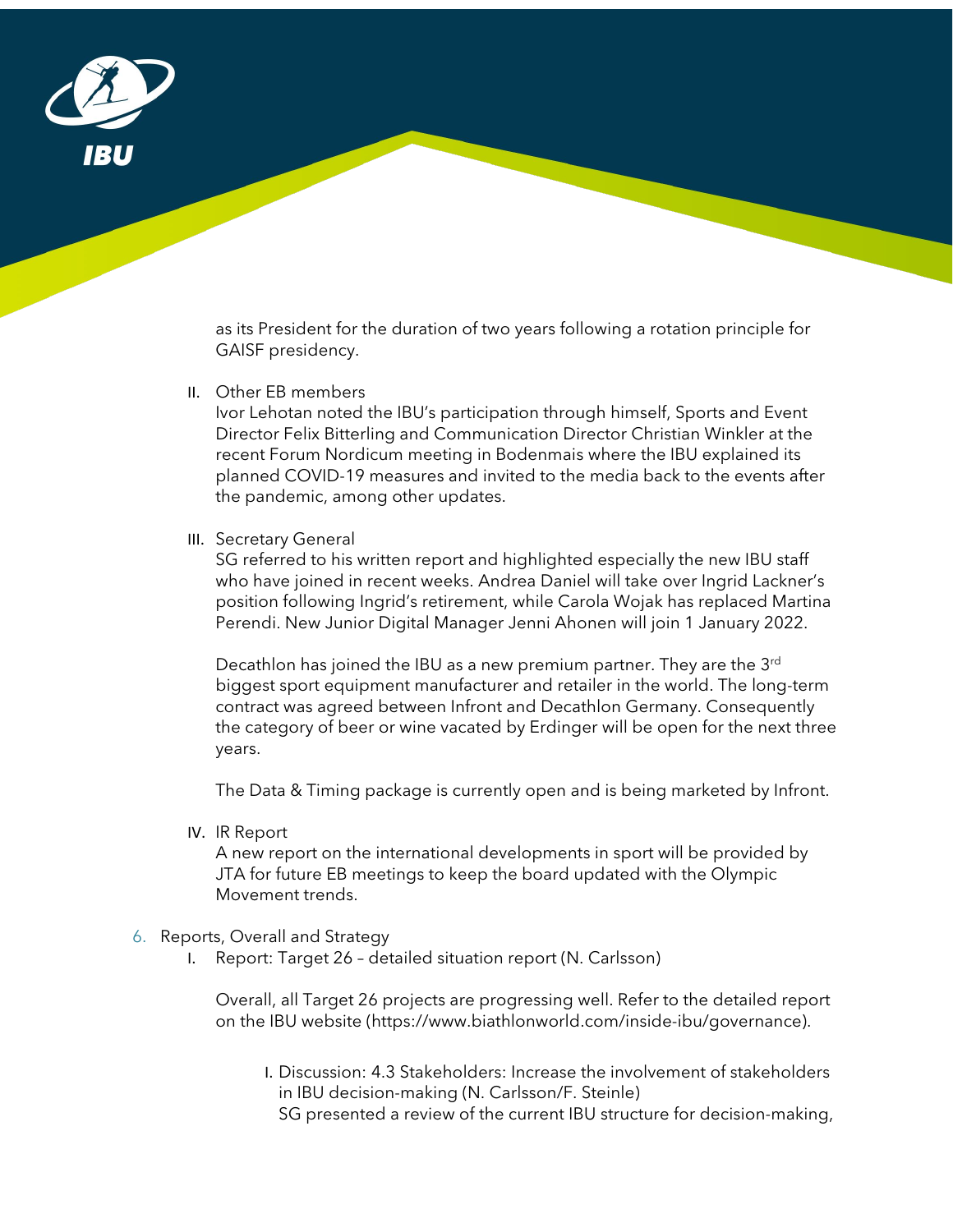

with particular focus on working groups and Committees with the goal of assessing options for member NF participation in the future.

The EB decided to dissolve the Ethics and Legal Committees that were set up by a previous EB decision.

The EB further decided to set up a working group consisting of the Target 26 working group for project 4.3 consisting of EB member Steinle, SG and Riikka Rakic with the addition of the President and EB member Cobb. The President will serve as the group's chairman and suggested to start the discussion among EB members first and then include NF representatives in the process to provide input. The EB invited the Athletes' Committee to also nominate a representative.

- II. Report: WG Constitution situation report + Governance situation report (N.Carlsson/F.Steinle/O.Dahlin) Work is progressing and will be shared in the working group at the end of January with the intention to work on the drafts during the OWG.
- III. Report/Decisions: "Work in progress" of Policies, Guidelines and Instructions (N.Carlsson)

I. For approval: Procurement Instruction (N. Carlsson) The approval of the procurement instruction was tabled until EB 160.

II.Decision: Safeguarding (N. Carlsson)

The EB approved the safeguarding policy as proposed by the BIU. This policy has previously been approved by the BIU board.

The EB noted the difficulty of correctly predicting budget requirements for implementing safeguarding. These needs will be assessed separately between IBU and BIU coordinated by SG.

The IBU dual career policy will be presented to the EB at a future meeting.

IV. Report: Criteria Follow-up RBU (F. Steinle)

EB member Franz Steinle referred to his written report outlining the educational efforts undertaken by the RBU together with the BIU in recent months.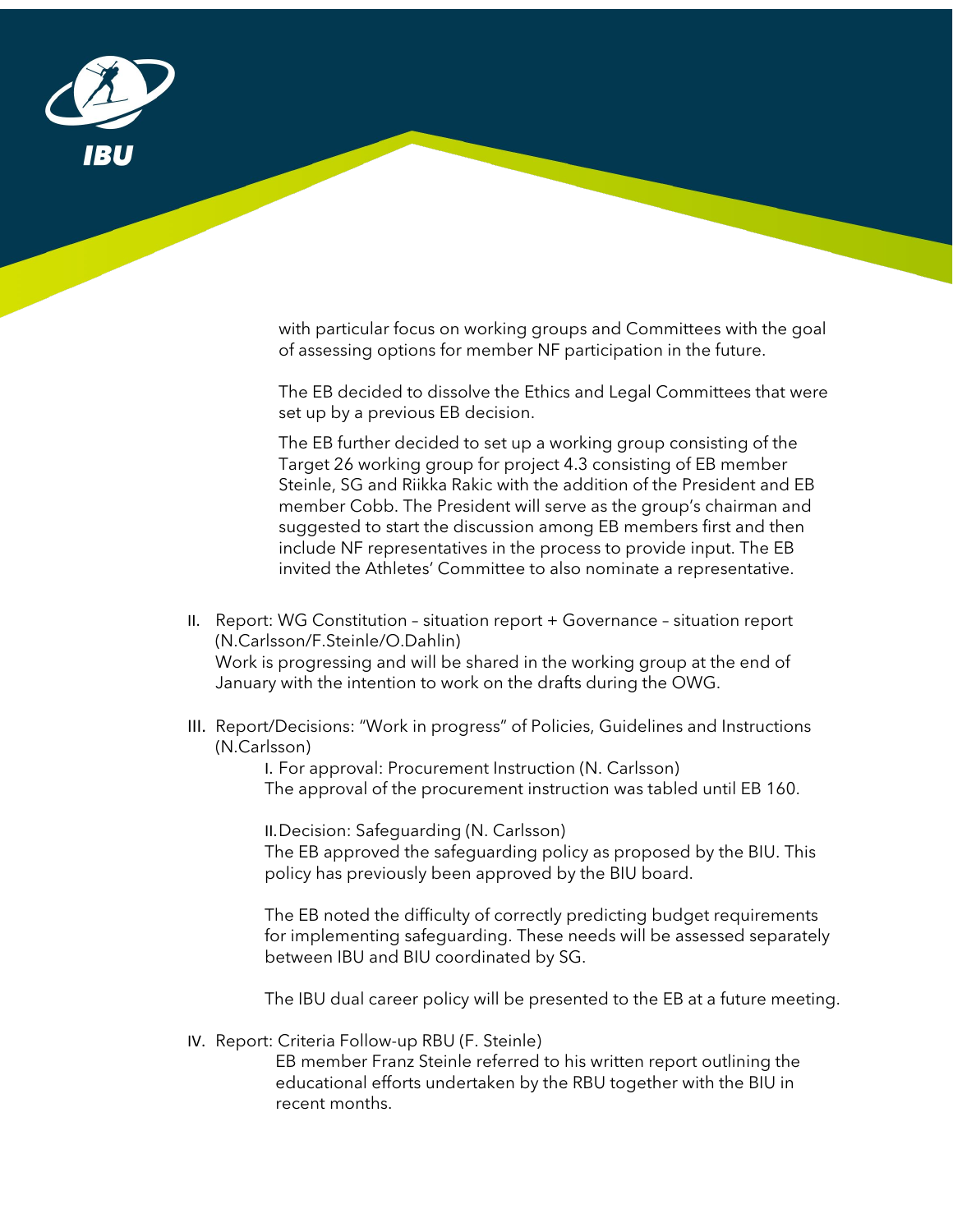

V. Report: Biathlon Integrity Unit (BIU) (F. Steinle)

EB member Steinle referred to his written report. The EB highlighted the need for a timely resolution of the findings of the ERC that were referred to the BIU.

- I. Decision: Integrity Code (N. Carlsson) The EB approved the proposed amendments to the Integrity Code.
- VI. Report: Para Biathlon (N. Carlsson)

The IPC are in the process of implementing the results of their governance review which included an audit of the future management options for IPC governed international federations. The IPC will have its General Assembly in December 2021 where it is expected to confirm that it does not wish to continue to act in the role of an international federation going forward. The former manager of the para snow sports at the IPC has joined the International Ski Federation (FIS) as development manager in autumn 2020. As a result, the FIS has a keen interest in discussing a solution for the management of para snow sports, especially of para-biathlon and para cross-country skiing, where numerous para-athletes compete in both disciplines.

The EB decided to nominate Max Cobb and Tore Boygard as para sport liaisons among the EB members.

VII. Decision: Center for Sport Human Rights (C. Winkler)

The EB decided to begin a cooperation with the Center for Sport Human Rights based in Geneva, Switzerland, without making a financial contribution.

VIII.Membership questions (N. Carlsson)

I. Decision: North Macedonia (N. Carlsson)

An internal review conducted in North Macedonia by the Agency for Youth and Sport resulted in the request to transfer the role of the IBU national member federation from the Macedonian Ski Federation to the Biathlon Federation of North Macedonia. This was also in writing supported by the North Macedonian Olympic Committée.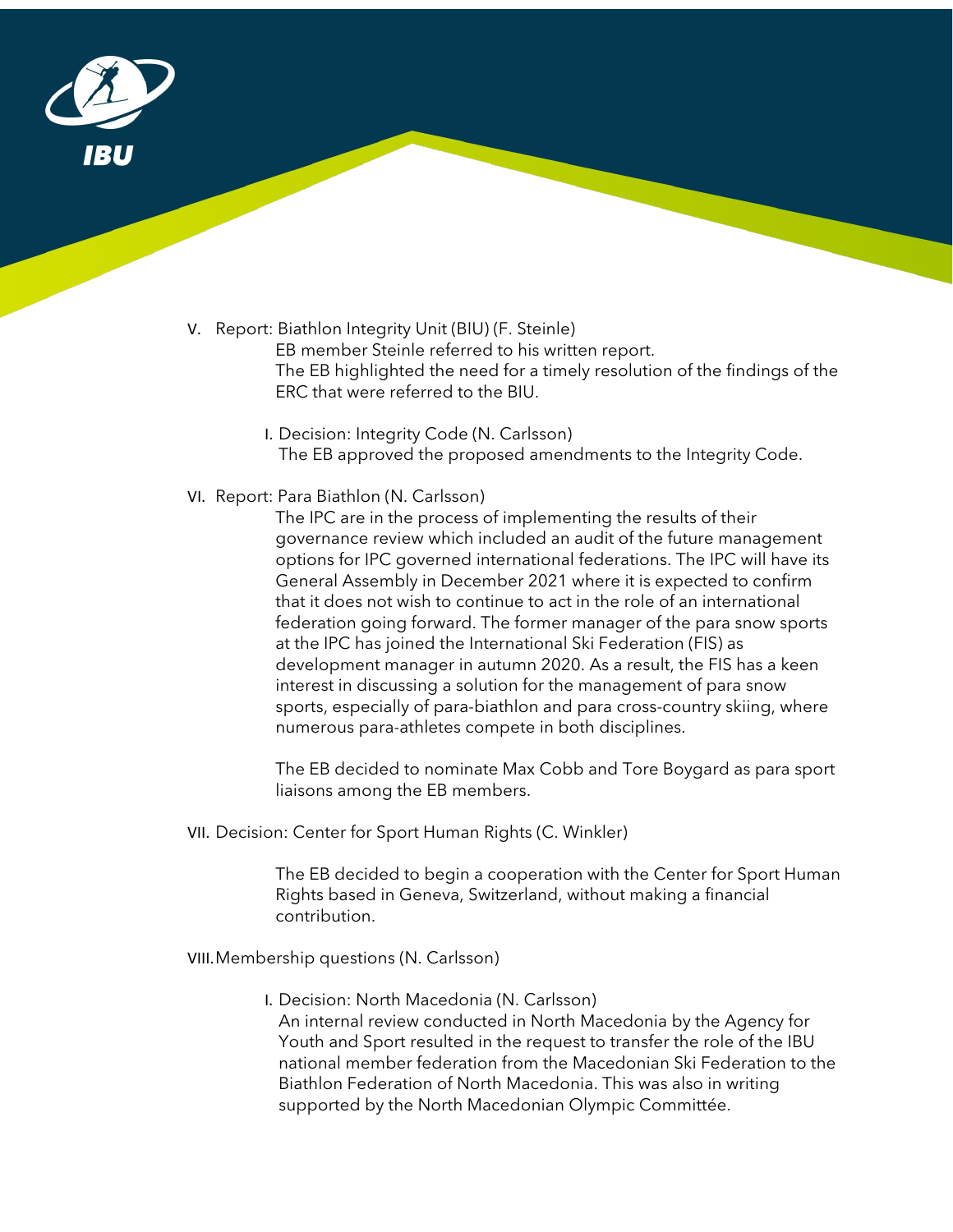

The EB approved the proposed transfer of this full membership of the IBU as requested.

II.Decision: Lebanon (N. Carlsson)

Based on the complete application documentation submitted, the EB approved Lebanon as a provisional member of the IBU.

#### III. Report: Chinese Biathlon and cooperation IBU (N. Carlsson/D. Gerasimuk)

The EB approved the proposal for next steps in expanding cooperation with Chinese Biathlon, especially regarding investigating the availability and provision of laser rifles.

#### IV. Australia

Work continues to find a resolution for the NF Australia's governance issues.

#### V. Belarus

The NF Belarus is in a difficult financial and organisational situation due to the sanctions imposed on the state, specifically concerning acquisition of items such as waxes, rifles, and bullets.

The EB empowered the Secretary General to find a solution by which the BLR NF financial support could be used to acquire necessary supplies for the NF directly.

#### 7. Sports & Event

I. Report: Update "Sport and Events" (F. Bitterling)

Sports and Event Director Felix Bitterling referred to his written report and the TC meeting minutes that were submitted as meeting documentation.

SD also reported on the first meeting of the IBU Snow Network in Bozen, ITA, in early October which brought together the snow managers of 19 organising committees, IBU competition management and external experts to discuss issues and share know-how and experiences in sustainable snow management.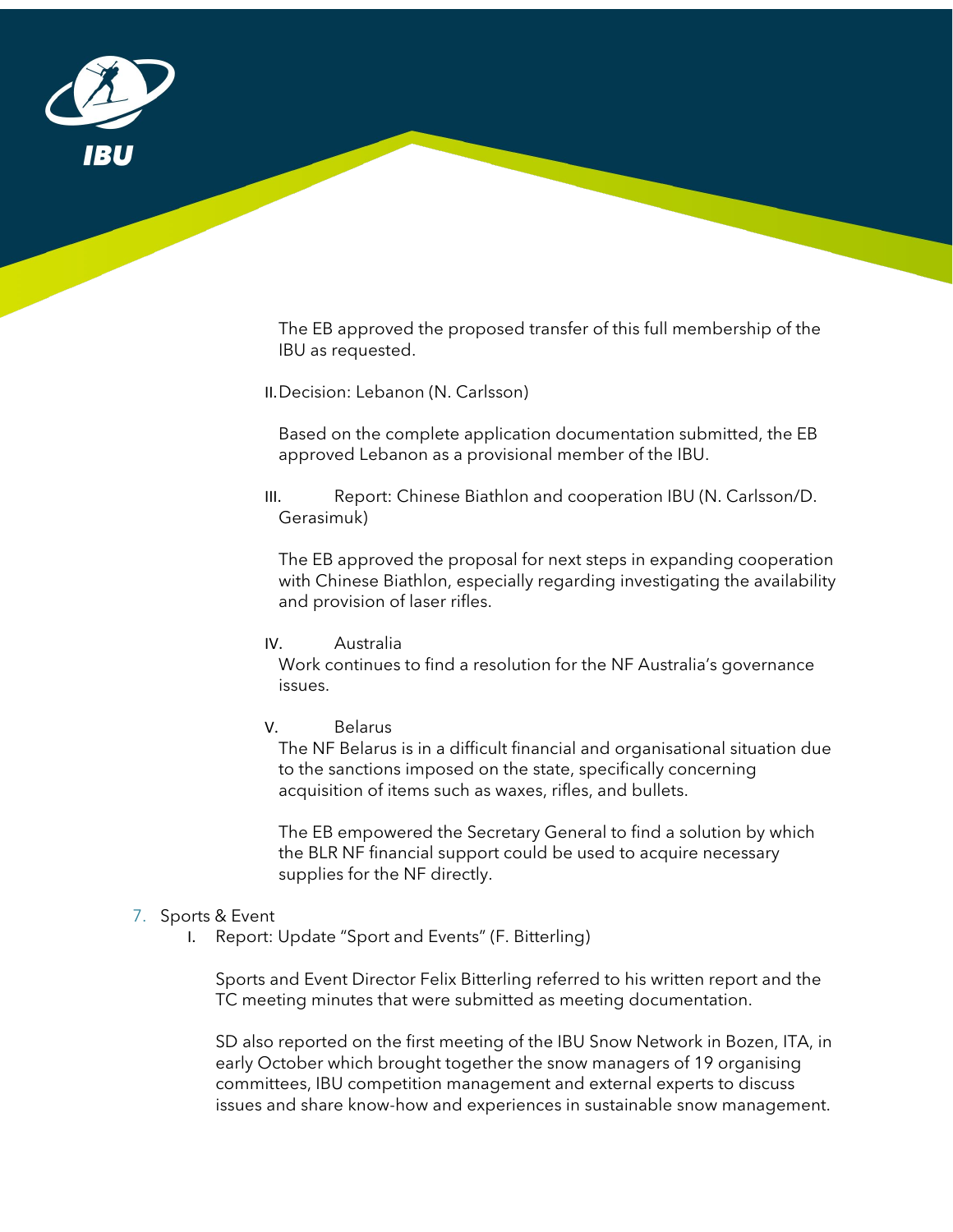

Tore Boygard inquired about the IBU's role in the Norwegian project called "Snow for the Future" coordinated by **SINTEF** with other involved project partners being NTNU, Trondheim Municipality, the Norwegian Ski Federation, and the Norwegian Biathlon Federation, and funded by the Norwegian Ministry of Culture and Ministry of Climate and Environment.

SG confirmed that the IBU is not an official member of this project. Instead, the IBU wishes to work on the topics its organisers consider important regarding snow management, including collecting specific data to realise operational efficiencies and enhance the sustainability of the process.

II. Issues/Proposals from Technical Committee (F. Bitterling)

The EB acknowledged the minutes of the 59<sup>th</sup> TC Meeting.

The EB approved the updated version of the Special Event and Competition Rules for the 2021/2022 season, attached as Annex 1.

The EB approved the initial concept for the IBU SB WCH Gala Mass Start from 2022 (attached in Annex 2) , including the prize money which will be included in general IBU budget planning.

The EB approved the IBU A license for the Olympic venue for biathlon in Zhangjiakou/China at the Beijing 2022 Games.

The EB approved the event applications 2021 for Other Biathlon Events as stated in Annex 3 of these minutes.

The EB supported the plan proposed by SD for the IBU World Cup calendar 2022/2023, which will be shared with various stakeholders including the EBU members for further evaluation and confirmation.

The EB additionally acknowledged the discussions in the TC that set up a working group to define a proposal for a unified waxing concept for the Junior Cup from season 2022/2023 onward.

In regard to the reallocated IBU Cup 4 in January 2022 (from Duszniki Zdroj/POL) to Brezno-Osrblie/SVK) the EB expressed its concerns about such short termed event cancellation just before the season and clearly states that the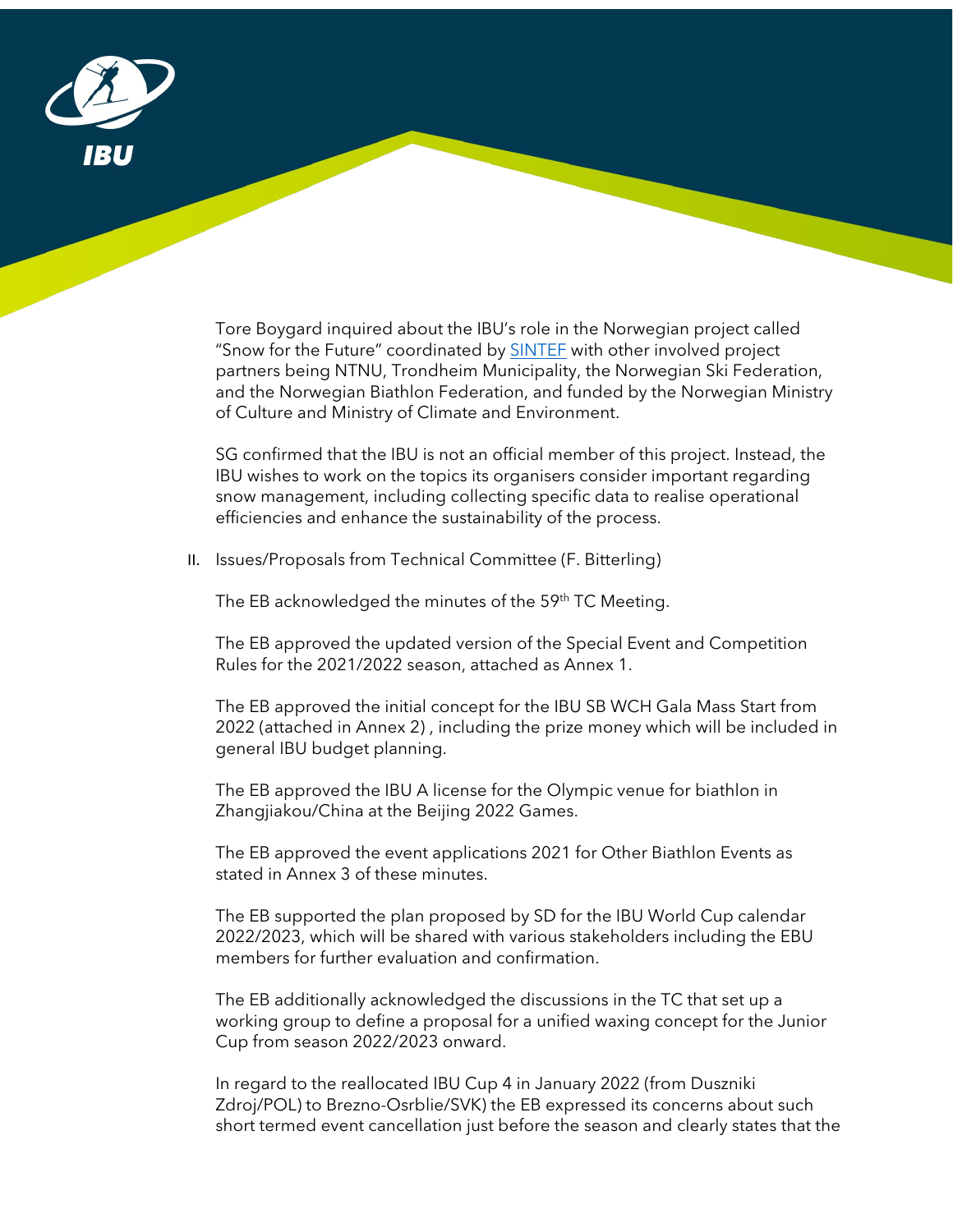

future steps of the involved OC/NF will be monitored before awarding new events.

III. Decision: Event Application Process 2022 (F. Bitterling)

The EB took note of the Event Application Process 2022 including the IBU WCH 2027.

IV. Report: WG Fluor (M. Cobb)

The result analysis of the samples collected through the ad-hoc onsite testing is well prepared. The teams and their service staff will be reminded of the procedure planned for the season. Additional outreach is planned for the supplying partners and other wax firms involved during the season. During the season, the NFs will be offered multiple testing opportunities to verify their ski cleaning procedure in preparation of the full fluor ban implementation in the future. To inform the NF Technicians in the best possible way, a virtual call with all interested technicians was conducted.

V. Report: WG Lead (F. Bitterling)

There have been no updates on the Lead topic since the last EB meeting.

VI. Report / Decision: COVID-19 Measures for season 2021/2022

The EB acknowledged the anti-pandemic measures planned for the upcoming competition season.

The EB decided to cover the costs for PCR testing on IBU event sites 2021/22 for fully vaccinated athletes (EU approved and non EU-vaccines) to enable their participation in IBU events where national requirements call for additional testing given the development of the pandemic during the season. This increase of cost for IBU is estimated to an amount to up to €500'000. In addition, various scenarios that could emerge during a COVID19 effected season were discussed and fully supported by the EB.

Similar to last season, the IBU ETF (Event Task Force) will handle event related challenges that require rapid decision making during a pandemic.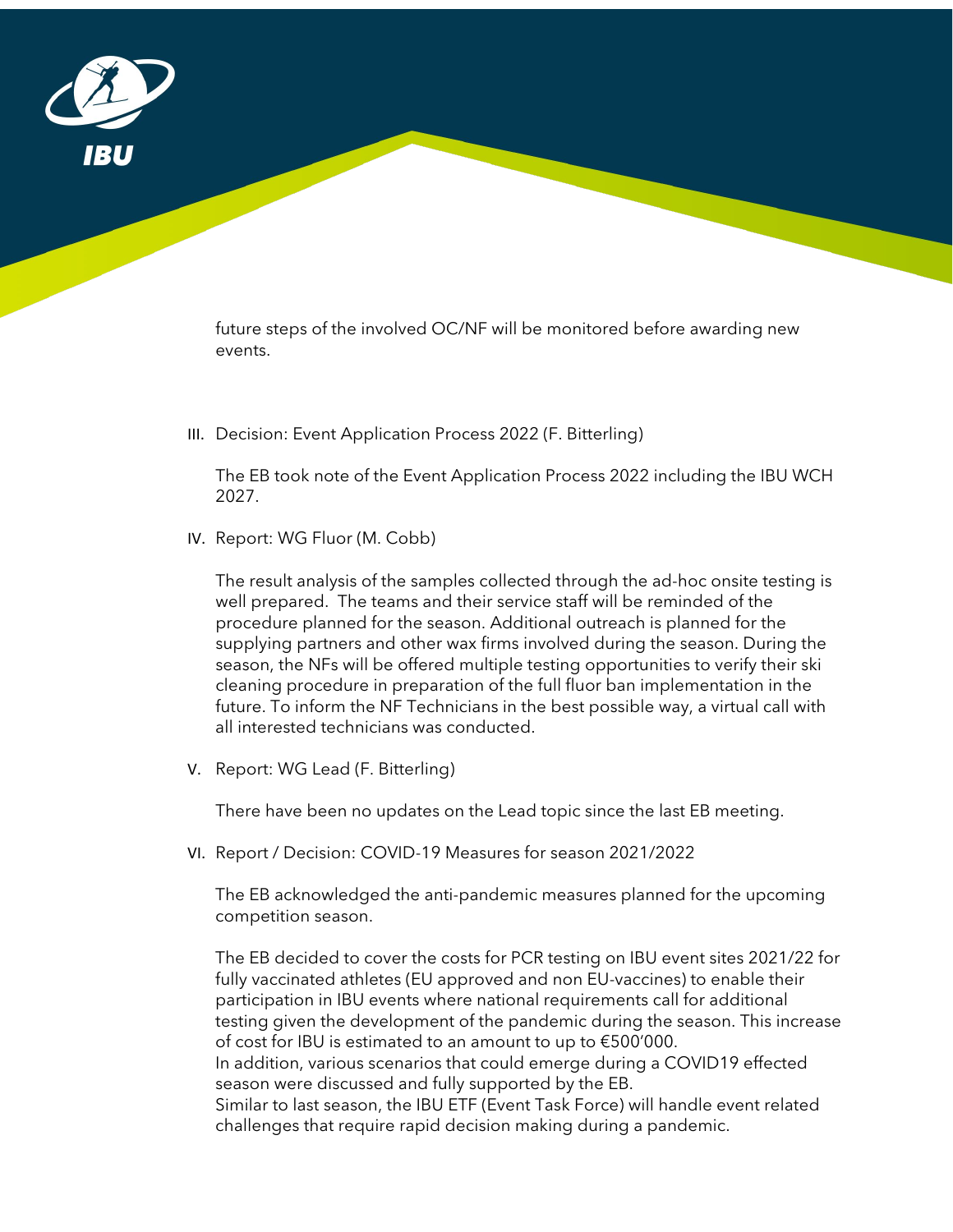

VII. Report: OWG 2026 (F. Bitterling)

The SG informed about the new approach to quota and inclusion of new events for the OWG among the AIOWF members.

The EB decided to request the inclusion of the Single Mixed Relay for the OWG 2026 as the discipline fulfils the essential criteria and principles set out for the Games by the IOC. An athletes meeting, led by the Athletes Committee, will be held during the WC in Hochfilzen/AUT to ensure that the athletes are informed about the full (sport political) background for the EB's approach. The IBU President, Secretary General and other involved IBU staff/officials will be available for a Q&A session during that meeting as well.

#### VIII.OWG 2022 Update/Inspection (F. Bitterling)

The SD informed in detail about the latest inspection visit by the SG, SD, RD WC and the OBS TV Director to the National Biathlon Centre in Zhangjiakou. There are no red flags to raise about the preparation status.

The composition of the Jury of Appeal has been updated and now comprises EB Members Cobb (Chair), Steinle, Lehotan, Hamza, Carrabre.

The SD also informed the EB about the status of the IF Equipment Technicians group, which allows IFs to bring additional technicians for NFs/NOCs to the Games. The IBU is currently in negotiations with IOC/BOCOG about the responsibilities in regard to insurance questions and the COVID19 management for this group.

#### IX. YOG 2024

IBU will propose the same qualification/quota procedures as for YOG 2020 for the YOG 2024 to the IOC.

X. EB Representatives Season 2021/22 (Change) (F. Bitterling) SG will replace Klaus Leistner as EB representative in Hochfilzen and Obertilliach. The updated assignment list is attached to these minutes in Annex 4.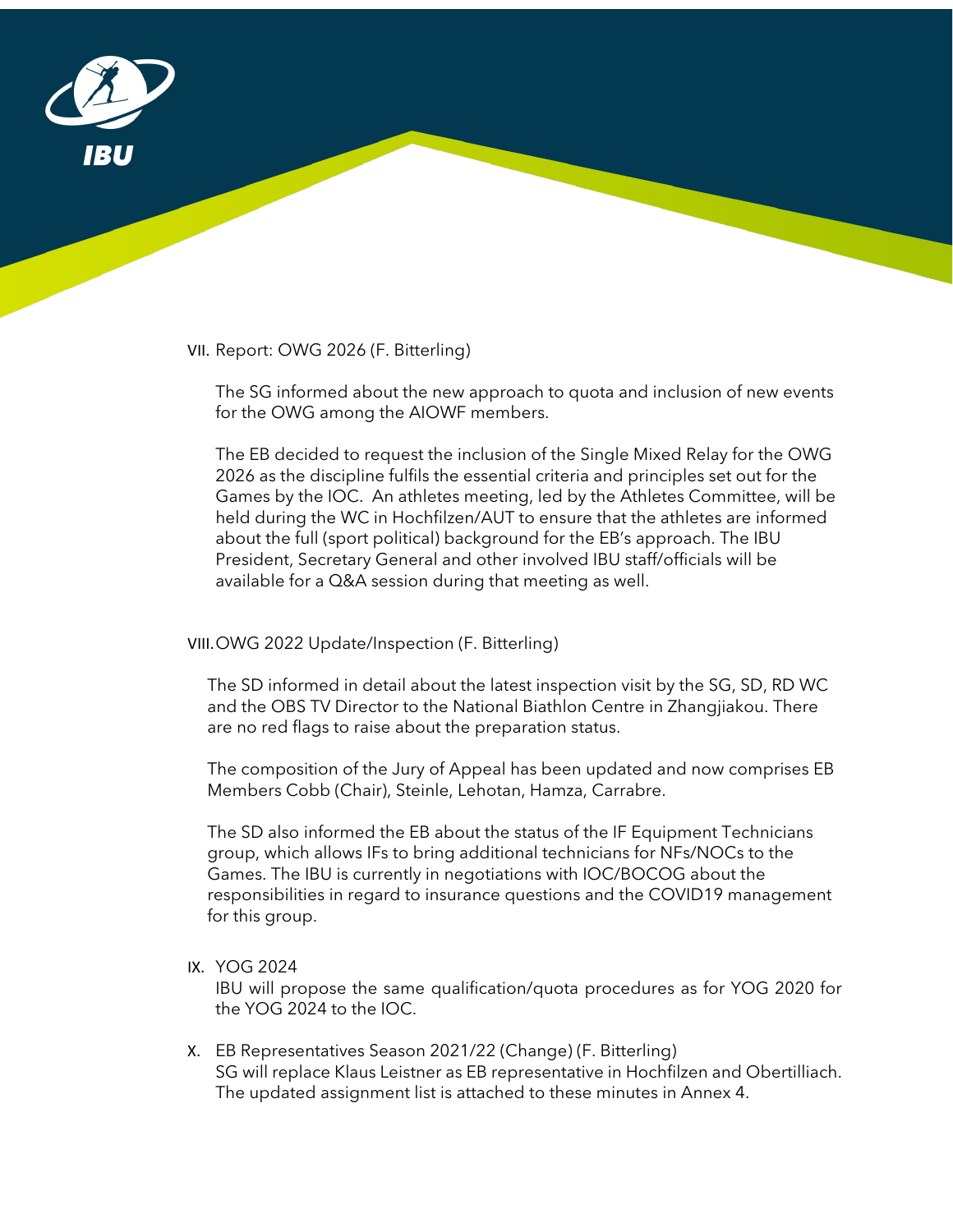

XI. Summer / Street biathlon

Due to the confirmed dates for the Summer WCH 2022, the full implementation of the short-term concept for summer biathlon will only follow in 2023. However, the IBU is in discussions with the organisers of the Blink Festival (NF NOR) and the Martin Fourcade Nordic Festival (NF FRA) about a tightened cooperation that shall ensure qualification possibilities for such events.

#### 8. Development

I. Report: Update "Development" (D. Gerasimuk)

The IBU Development Director updated the Board about work in the department:

The Development Reference Group is currently discussing the national development structures, categories and projects around the future of the sport. The IBU Academy is focused on finalising the IBU Coaching Framework and coaching course handbook. The basic and 1<sup>st</sup> level courses are scheduled to start in April 2022 including e-learning, in person courses, workshops and assessments.

For the E-Learning platform, the provider has been chosen and the department is currently working on the content. The seminar and webinar programme 2022 has also been provisionally set.

The DD also informed about the new mentorship programme in line with the IBU Gender Equality strategy under the umbrella of the department.

The IBU-IOC Summer Camp was reported to be very successful thanks to the great support from the OC Pokljuka. 66 athletes and 23 coaches from 21 NFs participated. The winter edition of the camp will be held in Martell from 27 November to 6 December. The material distribution is scheduled for the World Cup in Hochfilzen, 6-9 December.

Moreover, 857 youth and junior athletes competed in 7 regional summer events supported by the IBU in 2021.

II. Decision: Regional Events (D. Gerasimuk)

The EB decided to support the proposal by the DD to support 23 regional events in the winter season 2021/2022 with a total amount of  $\epsilon$  229,420. For details see Annex 5.

III. Decision: Development Support (D. Gerasimuk) The DD updated about the Development project support to the National Federations. For the remaining project year, the DD received 35 applications of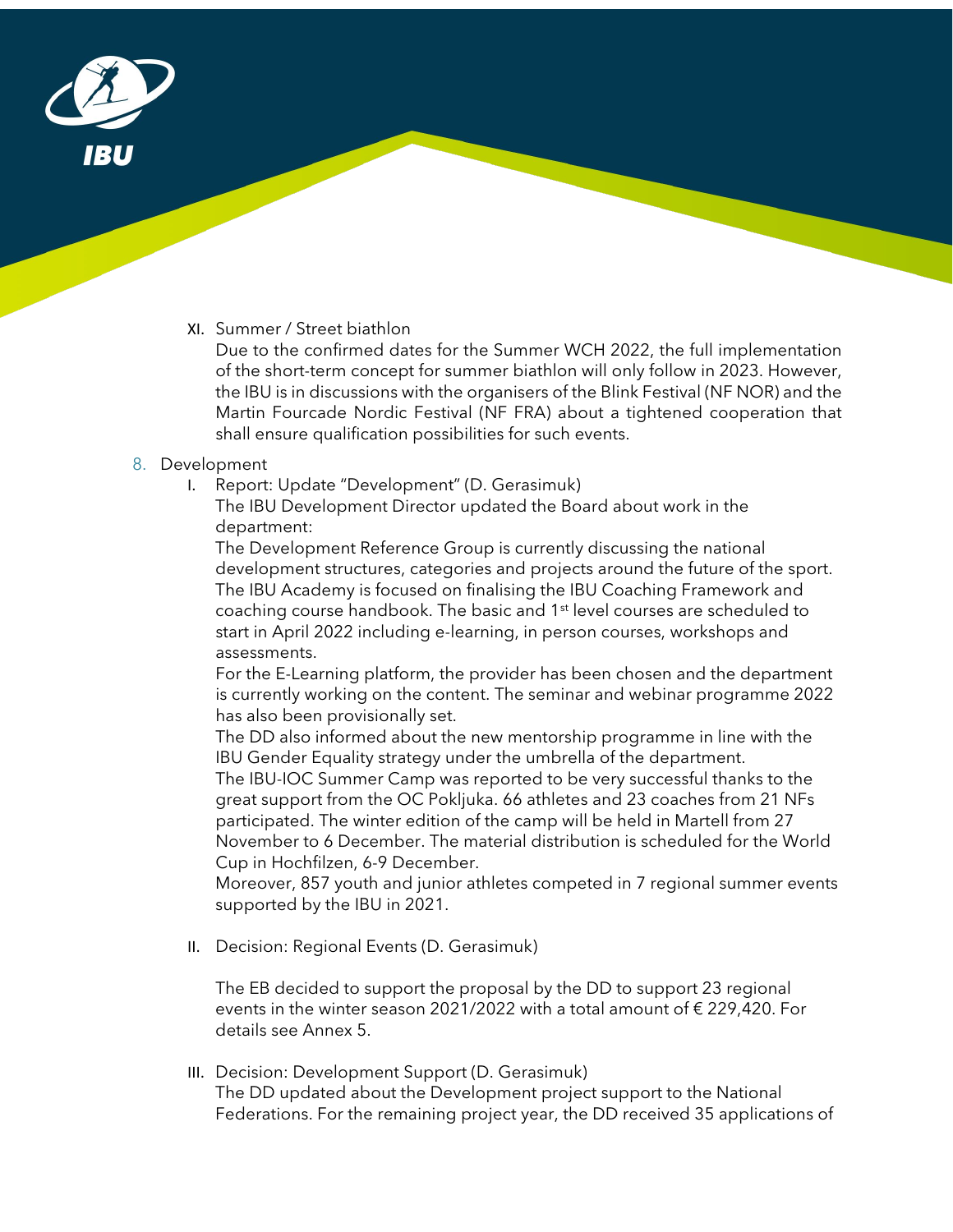

which 20 in a total value of  $\epsilon$  260,040 are recommended for support to the EB. This would mean that a total of 35 NFs have benefited from the project support in the current project year. For details see Annex 6

The EB supported the proposal.

The EB further took the decision that the SG and DD can allocate the remaining budget of € 104,000 according to established project principles, with focus on NFs that have not received any support so far.

IV. Decision: Research Grants (D. Gerasimuk) Max Cobb recused himself from the discussion due to a personal conflict of

interest. The EB decided to support 4 academic research projects related to biathlon and one IBU internal sustainability research project. For details see Annex 7

#### 9. Communication

I. Report: Update "Communication" (C. Winkler)

Communication Director Christian Winkler provided an update on the season preparation work by the department in recent months. The department will welcome Katerina Outla (CZE) as the new IBU Junior Cup Media Manager and Jenni Ahonen (FIN) for the new position of a Junior Digital Manager.

Given the rising COVID-19 case numbers around the world, the team expects another challenging season and plans to continue the successful open communication strategy on COVID-19 related issues.

II. Report: Digital Ecosystem, project up-date (C. Winkler)

Digital Project Manager Jouni Oksanen and CD provided an update and a demo of the new Official IBU app with the support of the IBU digital ecosystem partner Vincit.

III. Decision: Digital Ecosystem Development Phase 21-22 (C. Winkler)

The EB supported the proposed release schedule that will spend a part of the previously approved total investment budget for the digital ecosystem.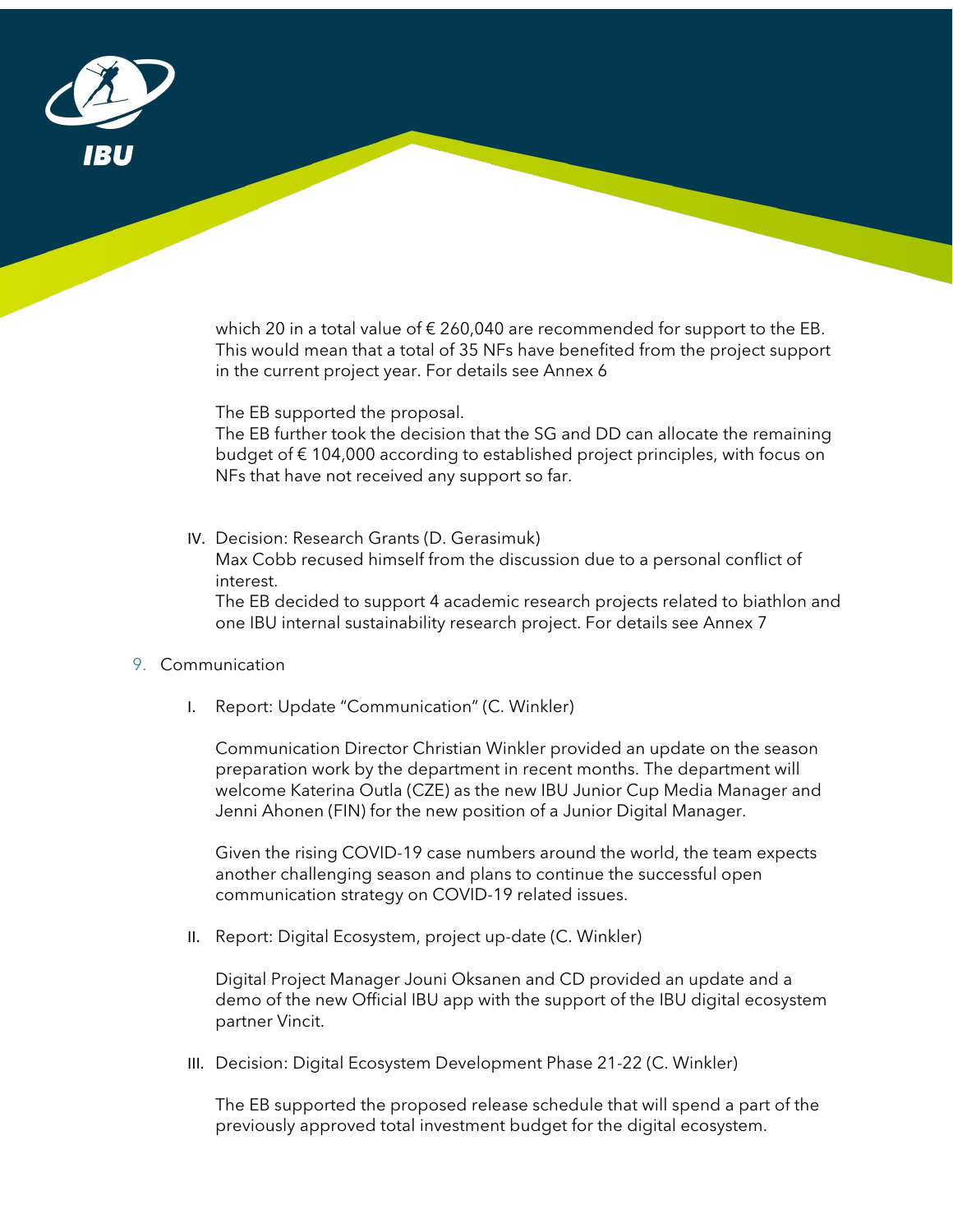

#### 10. Finance and Administration

I. Report: Update "Finance and Administration" (M. Eidenhammer)

The Head of Finance and Administration (HFA) reported about the new organisation of her department, which has completed all staff changes.

The IBU HQ has now completely switched to Office 365. The HFA informed the board about the internal IT review, which is currently being finalised with the aim of facilitating the work processes and creating more efficiency across departments. Further updates were provided on corporate pension support models, investments and the reserves.

II. Report: Budget follow-up/Forecast 2 2021/22 (M. Eidenhammer)

The HFA reported that there the current forecast for the budget year 21/22 shows a positive result.

III. Discussion: Budget frames 2022/23, IOC Income (N. Carlsson) The SG proposed new budget frames for the year 2022/2023, which would book the IOC Olympic Games contribution not in the fiscal year after the Games but the year after, in this case, in the year 2023/2024. This would allow more precise forecasts and budget planning independent from the amount of the IOC contribution.

The EB tasked the management to work on two scenarios for the budget frames until the next EB meeting in February, where the budget frames will be discussed.

IV. Decision: Insurance Coverage (M. Eidenhammer)

The HFA reported on behalf of a working group which reviewed the IBU's insurance options. The EB decided to follow the proposal on a future insurance portfolio increasing IBU's protection.

#### 11. Miscellaneous